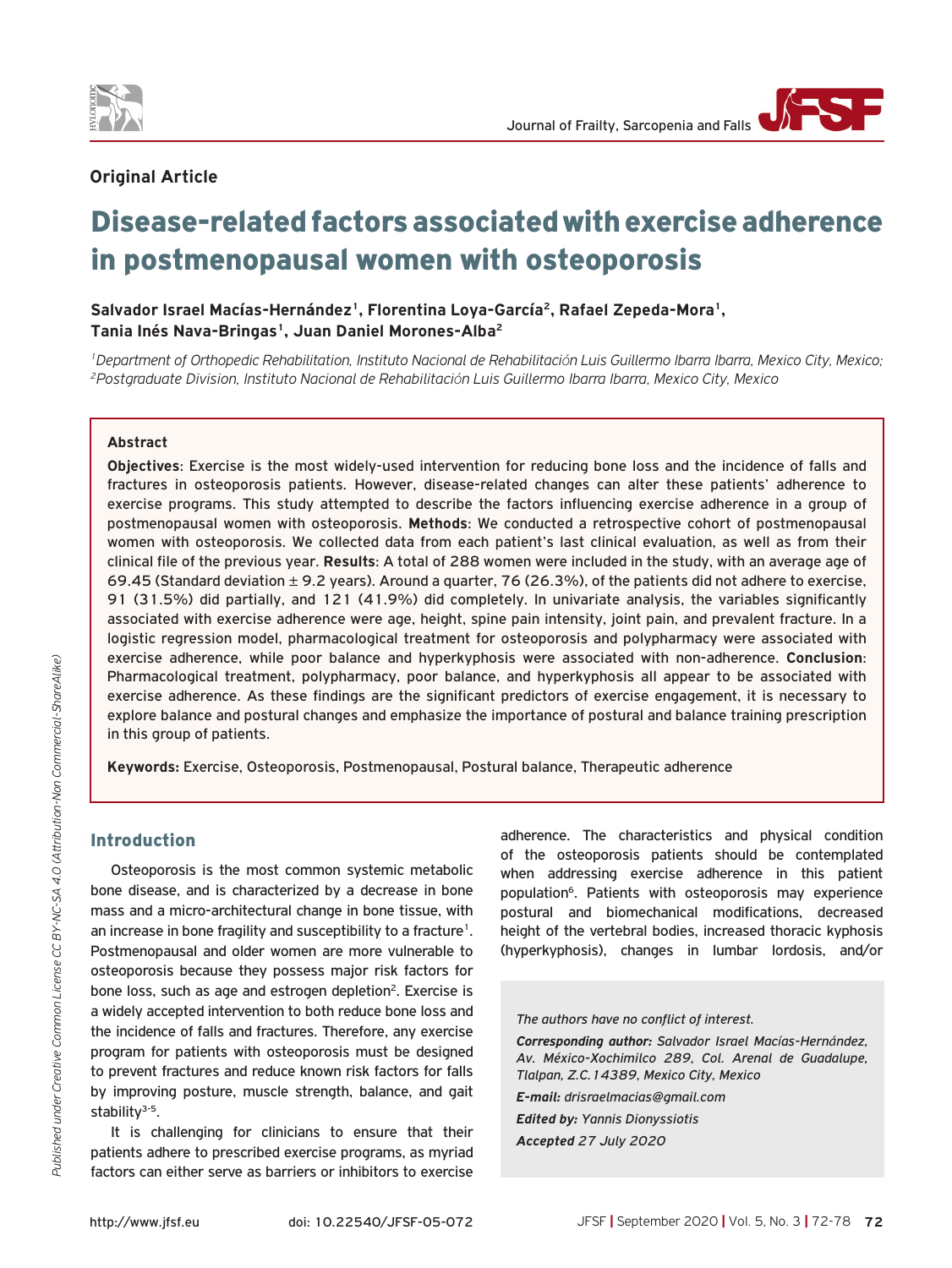muscular weakness<sup>7,8</sup>. The disease also produces fractures that can be related to possible modifications in exercise capacity, deformities, residual pain, and other sequelae. Osteoporosis associated with hyperkyphosis affects postural stability in the anteroposterior direction, and the velocity of the center of posture displacement in the mediolateral plane9. Kyphotic posture can cause anterior displacement of the center of mass, related to the rise in the risk of falls and postural instability<sup>10</sup>. Balance disorders have been described in several reviews as a predictor for falls and fractures $11,12$ . Exercise has been demonstrated to improve posture disturbances, balance, and muscular strength, which are all positively associated with postural control in the elderly<sup>13</sup>.

Identifying patterns in osteoporosis patients who adhere - or not - to their prescribed exercise programs could provide a base for designing future interventions. Ensuring that this patient group has the tools to carry out recommended exercise programs is no trivial matter: postmenopausal women with osteoporosis are at a high risk of fractures from falls, and exercise adherence is directly related to the physical function and fall prevention. However, as clinicians, we still do not completely understand what intrinsic patient characteristics can affect exercise adherence. This study, therefore, aimed to describe the factors influencing exercise adherence in a group of postmenopausal women with osteoporosis.

## Materials and methods

## *Participants*

A retrospective cohort was conducted including a convenience sample of patients from the Osteoporosis Clinic of the "Luis Guillermo Ibarra Ibarra" National Rehabilitation Institute in Mexico City, one of Mexico's National Institutes of Health. The study protocol was registered in the Institutional Research and Ethics Committee with the number 72/17. The authors conducted this research in line with the ethical responsibilities established by the World Medical Association's Declaration of Helsinki, and all participants signed informed consent prior to their inclusion in the study. All patients who attended the clinic during 2018 were invited to participate in the study, and all who fulfilled the criteria and consented were included in the sample.

We included postmenopausal women older than 50 years of age with a diagnosis of osteoporosis. The diagnosis was established through a dual-energy X-ray absorptiometry (DXA) of the femoral neck (hip) and/or lumbar spine based on a T score of ≤-2.5 Standard deviation (SD); performed at least one year before the patient's last clinical evaluation. All DXA studies were performed in our facility by a single certified technician. All interpretations were performed by a Certified Clinical Densitometrist, following the International Society of Clinical Densitometry (ISCD) recommendations, making the studies technically reliable for the diagnosis<sup>14</sup>. In order to be eligible for the study, all potential participants should have been admitted to the hospital for the diagnosis of

osteoporosis. To rule out suspected secondary osteoporosis, all patients were required to have a Z score of ≥-2.0 SD. All patients also had to have a complete medical record, including at least a 1-year follow-up.

We excluded patients with a bilateral hysterectomy and/ or oophorectomy, as their date of menopause onset could not be determined. We also excluded patients who could not perform exercise due to a health condition or a disability, and those patients with a non-evaluable DXA (more than two fractured vertebrae from L1-L4 or both hips fractured).

#### *Procedures*

The data were collected by directly evaluating the patients (during their last consultation) and through the clinical records of the patients' medical evaluations of the previous year. During the consultation, we invited patients who fulfilled the inclusion criteria to participate in the study; all of these completed an interview to collect data and a physical examination, included signing informed consent. Each patient's chart was consulted following the interview, and, if complete, she was included in the study.

The clinical evaluations conducted at the Osteoporosis Clinic included the routine standardized clinical and physical examinations performed on all patients. These examinations, including a complete clinical musculoskeletal evaluation, are always performed by a physical medicine and rehabilitation specialist trained in osteoporosis management. After performing the evaluation, the clinician records the findings in the patient chart; at this point, the findings are used to define the treatment plan, including exercise, if applicable.

As a part of the standardized care protocol, posterioranterior spine and lateral panoramic X-ray projections were ordered for all patients and carried out in the same hospital. The patients receive pharmacological treatment and are instructed to take calcium and vitamin D supplements, if necessary. We also recommend that they follow a calciumrich diet and engage in responsible sun exposure, as described in the Official Mexican Standard for Osteoporosis Management<sup>15</sup>. Patients additionally receive exercise instructions and are asked to attend talks on fall prevention and healthy posture. These interventions are all standard clinical practice in the Osteoporosis Clinic.

The exercises prescribed at the Osteoporosis Clinic are part of a program that includes 20 exercises. The exercises include postural-control, upper and lower limb, corestrengthening, and balance exercises, all of which are adapted to each patient's physical status. Patients are expected to follow this 30-to-40-min home-based exercise program daily. Patients are taught these techniques and strategies and are provided with written instructions to take home with them. Further, the patients are also provided with a list of recommended aerobic exercises, such as walking, swimming, stationary cycling, or elliptical training. Participants are asked to engage in these activities for at least 90 minutes per week, in sessions of 20-30 minutes.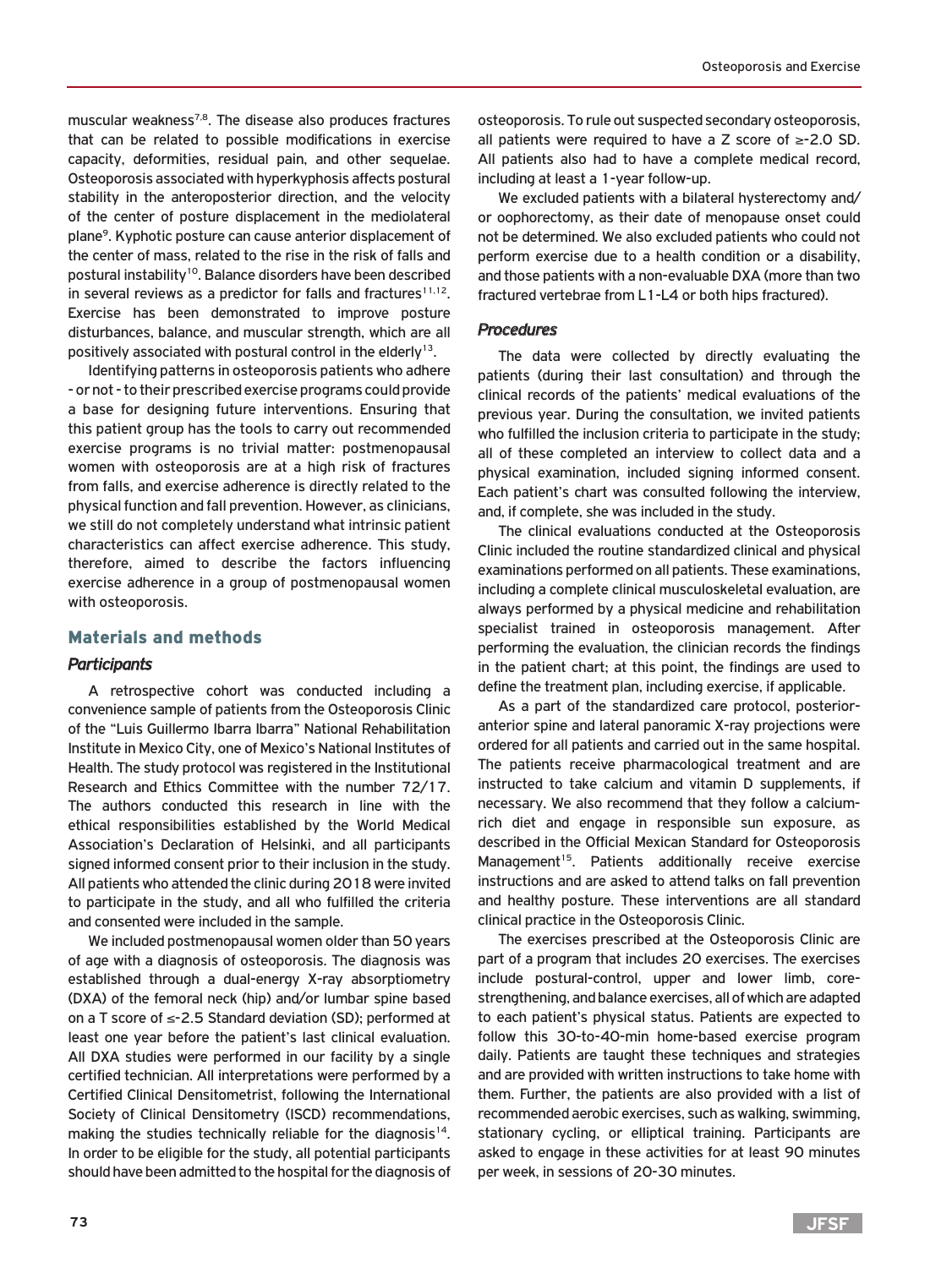|                               | Mean/Median ± SD (range)            |
|-------------------------------|-------------------------------------|
| Age (years)                   | $69.45 \pm 9.2 (50 - 95)$           |
| Weight (kg)                   | 58.37 ±9.5 (38-100)                 |
| Height (m)                    | $1.49 + 0.06(1.29 - 1.71)$          |
| BMI ( $\text{kg/m}^2$ )       | 26.25+4.1 (17.9-40.8)               |
| <b>Spine T-score</b>          | $-2.9+0.8(-5.2$ to $-0.3$ )         |
| <b>Femoral neck T-score</b>   | $-2.3 \pm 0.9$ ( $-4.9$ to $-0.2$ ) |
|                               | n(% )                               |
| <b>Treatment</b>              |                                     |
| Oral bisphosphonate           | 168(58.3)                           |
| IV bisphosphonate             | 35(12.1)                            |
| Denosumab                     | 51(17.7)                            |
| Other                         | 3(1.0)                              |
| None                          | 31(10.7)                            |
| Polypharmacy                  | 73(25.3)                            |
| <b>Poor balance</b>           | 225(78.1)                           |
| <b>Hyperkyphosis</b>          | 245(85.1)                           |
| <b>Postural changes</b>       | 159 (55.2)                          |
| <b>Incidence of falls</b>     | 83 (28.8)                           |
| <b>Incidence of fractures</b> | 17(5.9)                             |
| <b>Prevalent Fractures</b>    | 97(33.6)                            |
| Vertebral                     | 45 (46.39)                          |
| <b>Distal Radius</b>          | 28 (28.57)                          |

| <b>Proximal Humerus</b>    | 14(14.43)        |      |
|----------------------------|------------------|------|
| Hip                        | 7(7.2)           |      |
| Other                      | 3(3.1)           |      |
| <b>Body Part with Pain</b> |                  |      |
| <b>Location</b>            | <b>Frequency</b> | $\%$ |
| <b>Joint</b>               |                  |      |
| <b>Knees</b>               | 45               | 36.8 |
| <b>Hips</b>                | 30               | 24.6 |
| Shoulders                  | 15               | 12.3 |
| <b>Hands</b>               | 8                | 6.6  |
| Ankles                     | $\overline{7}$   | 5.7  |
| Other                      | 17               | 13.9 |
| <b>Spine</b>               |                  |      |
| Lumbar                     | 95               | 67.3 |
| Dorso-lumbar               | 23               | 16.3 |
| Cervical                   | 10               | 7.1  |
| <b>Dorsal</b>              | $\overline{4}$   | 2.8  |
| All                        | 9                | 6.3  |
| <b>Other site</b>          |                  |      |
| Thigh                      | 10               | 31   |
| Arm                        | 9                | 28   |
| Forearm                    | 8                | 25   |
| Other                      | 5                | 16   |

**Table 1.** Demographics and general sample characteristics.

# *Clinical data*

The variables collected as part of this study included the patient's age, weight, height, and other clinical and disease variables described here briefly and in detail in the following paragraph. The first group of variables dealt with fractures and included the presence of a previous fragility fracture (defined as a fracture in adulthood caused by a low impact), site of the previous (denominated "prevalent") fracture, new fracture in the last year (or "incident" fracture), and the part of the body where the fracture(s) occurred. Pharmacological variables included information on pharmacological treatment for osteoporosis and polypharmacy (consumption of more than five drugs). Falls and balance variables included patient history of falls in the last year (incident falls), postural changes, and balance. Pain variables included the presence of chronic pain, pain location (joint, spine, or other), pain location by region, and pain intensity. Physiological variables were the last available T score of the lumbar spine and femoral neck (hip), and the presence of hyperkyphosis. Finally, exercise was measured as performing exercise during the last year (both exercises prescribed at the clinic and any additional aerobic exercises).

All variables dealing with pain were collected in reference to the 12 months prior to the patient's appointment. Pain was considered chronic if it occurred continuously or intermittently for at least three months in the previous year. The patient was asked to rate her pain verbally on a numerical pain scale - ranging from 0-10 points - at her last clinical assessment, and at each consultation. The patient's balance was assessed using the monopodial test for both legs. Balance was classified as either null or deficient if the test was not performed at all or if it was tolerated for fewer than 5 seconds and adequate if tolerated for longer than 5 seconds. Patient posture was assessed using direct clinical visualization, in which postural asymmetries, spinal alignment, and increases or decreases in dorsal kyphosis and lumbar lordosis were described. Posture was reported as altered in cases in which at least one of the previously defined characteristics was present. Evident dorsal hyperkyphosis was reported as a separate variable.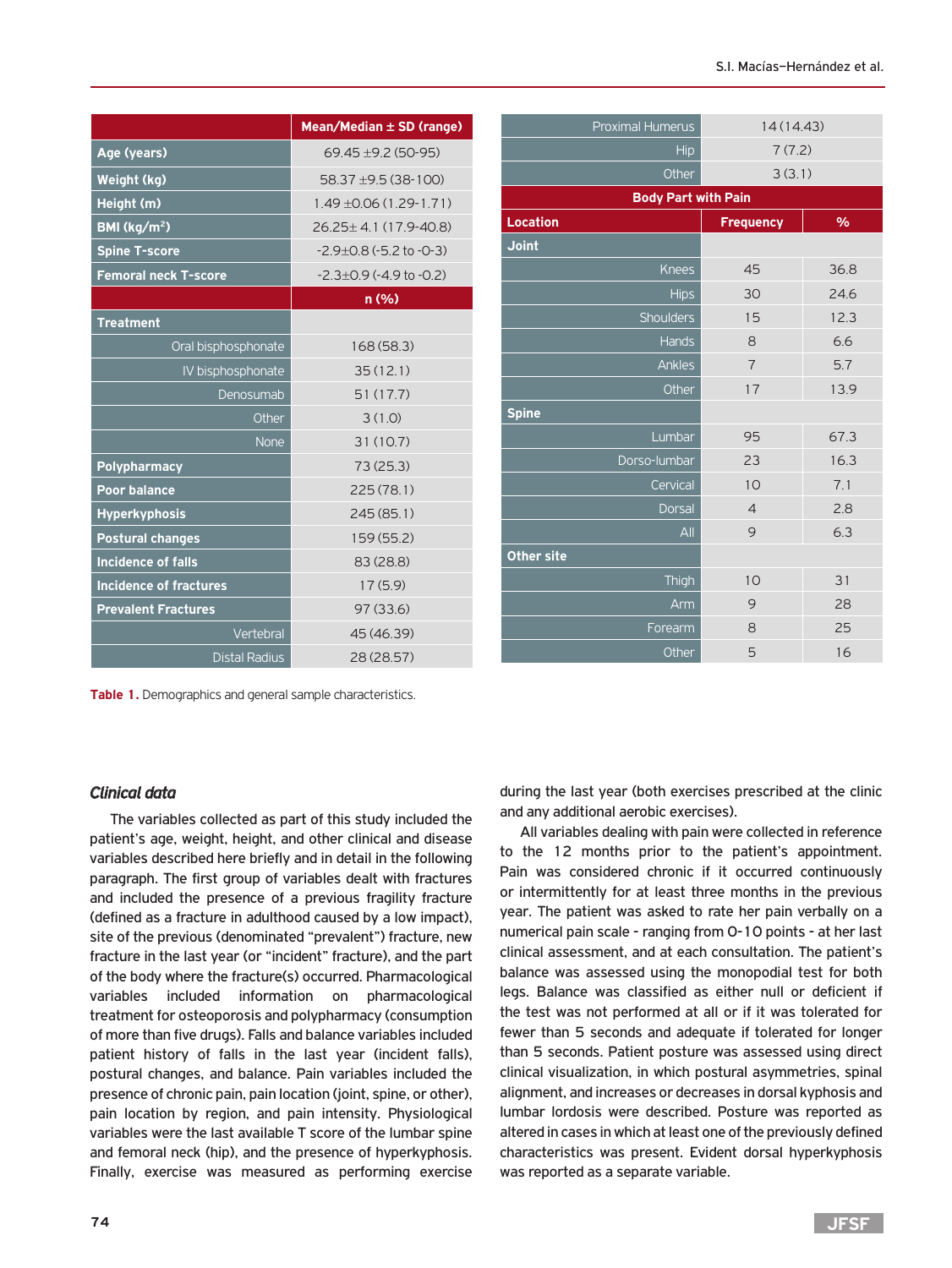|                            | <b>Exercise No</b>       | <b>Exercise Yes</b> | Mean differences (95% CI) | P                                       |
|----------------------------|--------------------------|---------------------|---------------------------|-----------------------------------------|
| Age                        | $70.9 \pm 10.18$         | 68.26±8.56          | 2.68 (0.02-5.34)          | $0.048$ <sup>a</sup>                    |
| Weight                     | 58.24+9.22               | $59.2 + 9.21$       | $-0.97(-3.68-1.3)$        | 0.47                                    |
| Height                     | $1.48 \pm 0.07$          | $1.51 \pm 0.06$     | $-0.024(-0.01-0.04)$      | 0.01 <sup>a</sup>                       |
| Joint pain intensity       | $5.25 \pm 2.05$          | $4.23 \pm 1.85$     | $0.56(-0.46-1.5)$         | 0.148                                   |
| Spine pain intensity       | $5.14 \pm 1.3$           | $4.41 \pm 1.5$      | $0.72$ (-0.046-1.4)       | 0.037a                                  |
| Spine T score              | $-3.11 \pm 0.85$         | $-2.85 \pm 0.81$    | $-0.26(-0.05 - 0.017)$    | 0.036a                                  |
| Hip T score                | $-2.44 \pm 0.97$         | $-2.18 \pm 0.80$    | $-0.26(-0.051 - 0.011)$   | $0.041$ <sup>a</sup>                    |
| Pain                       | <b>Exercise No</b>       |                     | <b>Exercise Yes</b>       | P value<br><b>(Chi-Squared</b><br>Test) |
| <b>Joint</b>               | 31                       |                     | 55                        | 0.023a                                  |
| <b>Spine</b>               | 42                       |                     | 58                        | 0.424                                   |
| Other site                 | 10                       |                     | $\overline{7}$            | 0.287                                   |
|                            | <b>Chi-squared Value</b> |                     | OR (95% CI) b             | P                                       |
| Joint pain                 | 0.03                     |                     | $0.994(0.79-1.24)$        | 0.538                                   |
| Spine pain                 | 0.11                     |                     | $1.043(0.82 - 1.31)$      | 0.424                                   |
| Other area pain            | 0.70                     |                     | 1.22 (0.71-2.09)          | 0.287                                   |
| <b>Prevalent Fractures</b> | 3.4                      |                     | $1.26(0.96 - 1.63)$       | 0.046a                                  |
| Pharmacologic treatment    | 19.00                    |                     | $0.311(0.14-0.68)$        | $< 0.001$ <sup>a</sup>                  |
| <b>Hyperkyphosis</b>       | 0.068                    |                     | $0.960(0.70-1.31)$        | 0.071                                   |
| Poor Balance               | 7.76                     |                     | $1.703(1.20-2.4)$         | 0.005 <sup>a</sup>                      |
| Postural changes           | 0.083                    |                     | $1.02(0.84-1.12)$         | 0.811                                   |
| <b>Falls</b>               | 10.18                    |                     | $1.56(1.13 - 2.15)$       | 0.001 <sup>a</sup>                      |

a Statistically Significant. **b** Interval calculated for the **no-exercise** risk.

**Table 2.** Association between exercise adherence (completely or none) and demographic and clinical variables.

## *Statistical analysis*

Descriptive statistics were used to summarize the data, and means and standard deviations (SD) or median and interquartile ranges (IQR) were employed as measurements of central tendency and dispersion. Frequency is represented as percentages. Data distribution was assessed for normality utilizing Kolmogorov-Smirnov tests. To assess associations between variables, we used a chi-squared test and a Student's t-test, and calculated odds ratios (OR) as a risk measurement, when appropriate. The outcome variable was exercise adherence. Several logistic multivariate regression models were performed utilizing exercise adherence as the dependent variable. The variables included to test the model were those with a p-value <0.1 in the univariate analysis. The alpha value was set at <0.05, and confidence intervals at 95% (95% CI) were also calculated. We used the SPSS V. 24 statistical software package (IBM Corporation, Armonk, NY, USA).

## Results

We recruited a sample of 288 patients for this study; their characteristics are summarized in Table 1. Overall, 17 incident fractures were reported in our sample: 9 were vertebral, 3 were of the hip, 3 were of the distal radius, and 2 were of the proximal humerus. We found that 76 (26.3%) of the patients did not engage in the exercises prescribed by the clinic, 91 (31.5%) did so partially (fewer than three times per week), while 121 (41.9%) performed them completely (at least three times a week). Regarding aerobic exercise, 124 (43%) engaged in at least 90 min of activity per week. We analyzed the associations of several variables in patients who performed the exercises prescribed (completely, *n*=121) and those who did not (*n*=91). The results of this analysis are presented in Table 2.

Of all the patients in this study, 243 (84.3%) had reported chronic musculoskeletal pain in at least one area during the previous year, and 122 (42%) had reported joint pain with a mean intensity of 4.56±1.8 points. Further,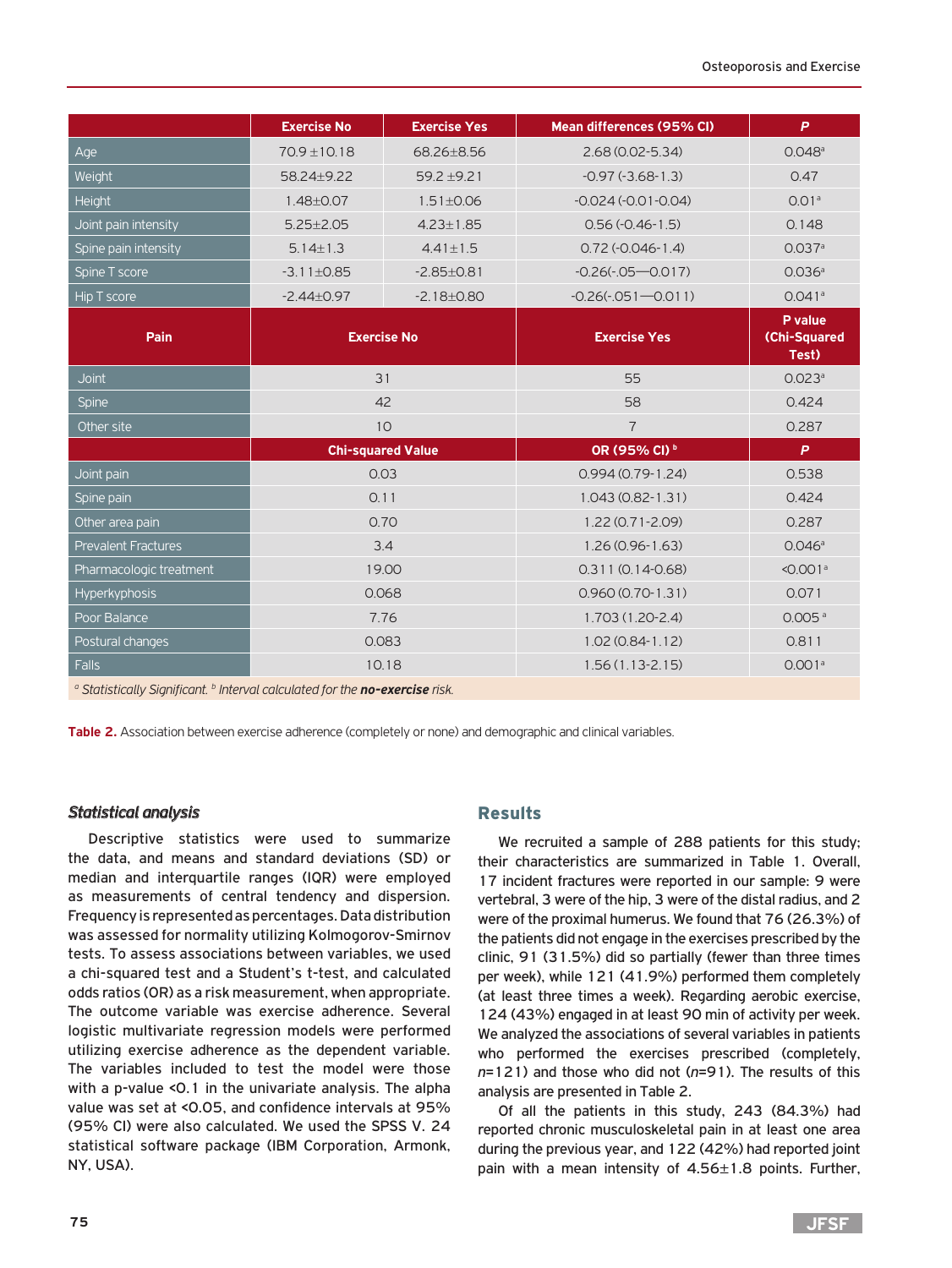| Type of Osteoporosis                    | Post-Menopausal n=108 | Senile n=180         | $P$ -value             |  |
|-----------------------------------------|-----------------------|----------------------|------------------------|--|
|                                         | Mean/Median $\pm$ SD  | Mean/Median $\pm$ SD |                        |  |
| Age (years)                             | 60.11 $\pm$ 3.67      | 75.06±6.60           | $< 0.001$ <sup>a</sup> |  |
| Weight (kg)                             | $60.78 + 9.64$        | 57.58 ±9.30          | 0.007a                 |  |
| Height (m)                              | $1.51 + 0.05$         | $1.48 + 0.07$        | 0.001 <sup>a</sup>     |  |
| BMl (kg/m <sup>2</sup> )                | $26.26 \pm 4.6$       | $25.14 \pm 3.61$     | 0.063                  |  |
| Spine T-score                           | $-3.04 \pm 0.58$      | $-2.94 \pm 0.91$     | 0.289                  |  |
| Femoral neck T-score                    | $-1.85 \pm 0.77$      | $-2.56 \pm 0.80$     | 0.001 <sup>a</sup>     |  |
| Joint Pain Intensity                    | $4.2 \pm 1.7$         | $4.77 \pm 1.9$       | 0.469                  |  |
| Spine Pain Intensity                    | $4.17 \pm 1.38$       | $4.71 \pm 1.85$      | 0.140                  |  |
| Other site Intensity                    | $5.64 \pm 1.72$       | $6.12 \pm 1.82$      | 0.123                  |  |
|                                         | n (% )                |                      |                        |  |
| Polypharmacy                            | 18(16.6)              | 55(30.5)             | 0.006a                 |  |
| Poor balance                            | 71 (65.74)            | 154 (85.5)           | 0.001a                 |  |
| Hyperkyphosis                           | 79 (73.14)            | 162 (90.0)           | 0.001 <sup>a</sup>     |  |
| Postural changes                        | 39(36.11)             | 120(65.93)           | 0.001 <sup>a</sup>     |  |
| Incidence of falls                      | 29(26.8)              | 54 (30.0)            | 0.333                  |  |
| Incidence of fractures                  | 7(6.4)                | 10(5.55)             | 0.223                  |  |
| Prevalent fractures                     | 23 (21.29)            | 74(41.11)            | 0.004a                 |  |
| <b>Exercise</b>                         | 50 (46.29)            | 71 (39.44)           | 0.155                  |  |
| <sup>o</sup> Statistically significant. |                       |                      |                        |  |

**Table 3.** Differences between postmenopausal osteoporosis and senile osteoporosis.

141 (48.9%) patients had chronic spine pain with a mean intensity of  $4.59 \pm 1.58$ , while 32 (11%) reported pain in another area with an average intensity of  $6.27 \pm 2.1$ . We performed a sub-group analysis to compare patients with postmenopausal osteoporosis (<65 years) against those with senile osteoporosis (>65 years); the results are presented in Table 3.

## *Multivariate analysis*

A logistic regression model was conducted to determine which factors could influence exercise adherence. We included variables that, in the univariate analysis, presented a *p*-value of <0.1. Overall, several models were run considering the Wald statistical test to determine whether a variable should be included in the model or not. We considered a prevalent fracture to be a confounding variable and included it in the equation. Finally, a Bayesian information criterion analysis was performed to select the model of best fit. The results are presented in Table 4.

## **Discussion**

Our patients were similar to postmenopausal women with osteoporosis previously reported in other studies in

terms of their epidemiological characteristics<sup>16</sup>. The average age of the patients in our group was 69.45 years, meaning a population composed of older adults. Our patients' mean hight (1.49 m) was notably lower than the mean height of adult Mexican women (1.55 m); this could be related to height loss associated with osteoporosis resulting from hyperkyphosis, vertebral fractures, or postural imbalance<sup>17</sup>.

The high prevalence of poor balance (78%), hyperkyphosis (85%), and postural changes (55%) in our population is striking. Hyperkyphosis has been described to affect 20- 40% of the elderly<sup>18</sup>, much lower than the proportion of hyperkyphosis found in this study. Hyperkyphosis, even independent of vertebral fractures, can have a significant impact on postural changes, as previously described<sup>19</sup>.

Many clinical guidelines have described the importance of exercise in osteoporosis treatment, although those with osteoporosis often do not exercise<sup>20</sup>. In our study, about 60% of patients did not adhere, or adhered poorly to, prescribed and aerobic exercises, in line with previous reports. One variable associated with exercise adherence was age, in that the mean age of those performing exercise was significantly lower than that of those who did not (mean differences of 2.6 years, *p*=0.048). Height was also significantly associated with exercise adherence (mean difference 2.4 cm, *p*=0.001),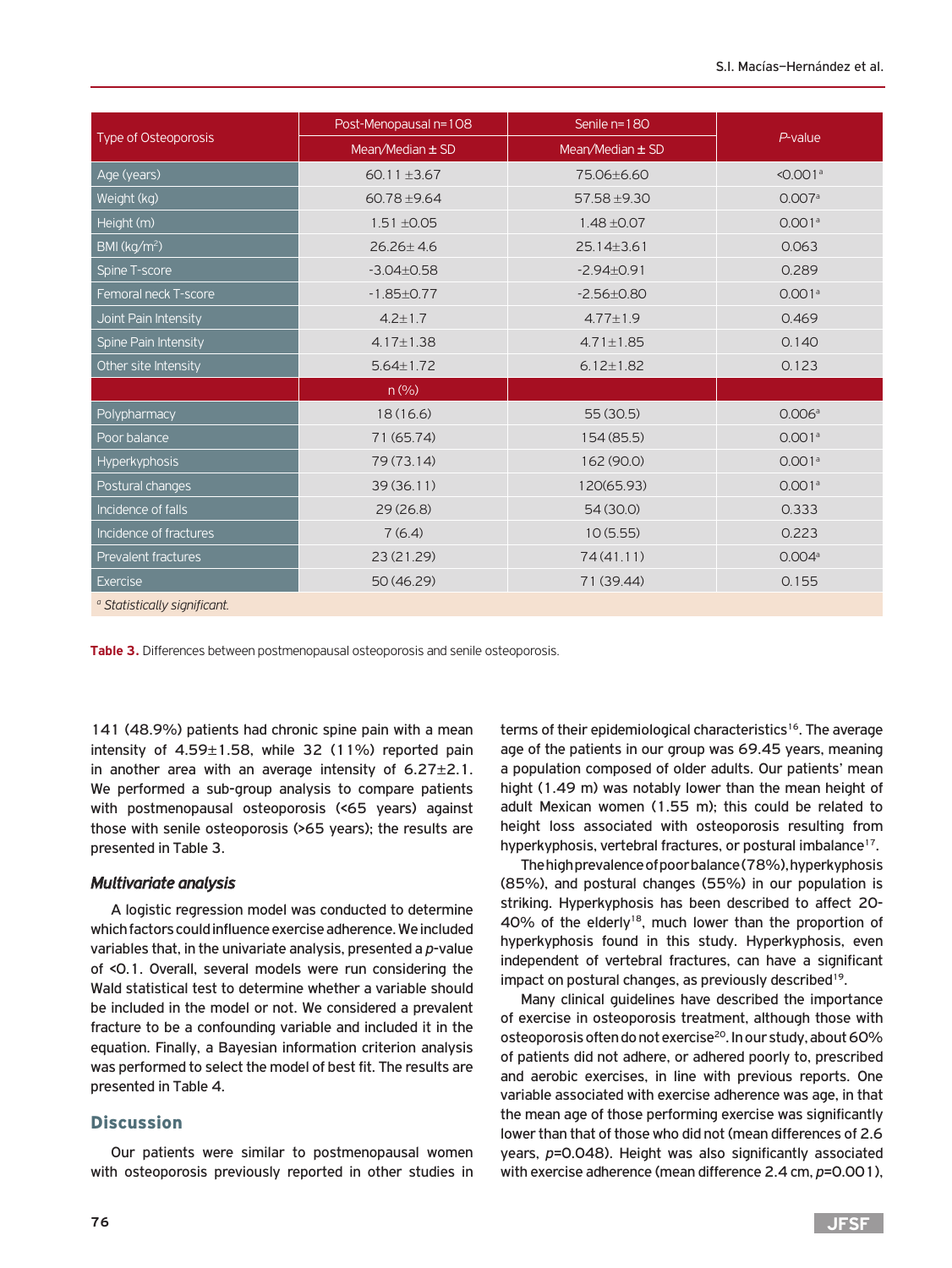| <b>Variables included</b> | <b>OR</b> | Significance <sup>a</sup> | 95% CI          |                 |  |
|---------------------------|-----------|---------------------------|-----------------|-----------------|--|
|                           |           |                           | <b>Inferior</b> | <b>Superior</b> |  |
| Pharmacological treatment | 6.268     | 0.006                     | 1.686           | 23,300          |  |
| <b>Hyperkyphosis</b>      | 0.308     | 0.033                     | 0.104           | 0.910           |  |
| Poor balance              | 0.314     | 0.003                     | 0.221           | 0.672           |  |
| Pain (all sites)          | 0.469     | 0.248                     | 0.130           | 1.697           |  |
| Polypharmacy              | 2.174     | 0.031                     | 1.075           | 4.395           |  |
| Spine T-score             | 1.427     | 0.067                     | 0.976           | 2.088           |  |
| Constant                  | 0.273     | 0.119                     |                 |                 |  |

*Logistic regression model for predicting exercise adherence. a = Wald statistical test. Note: The pain variable was included in the model because it was the variable of interest for the study. The spine T-score remained in the model because the model was a better fit with its inclusion than with its elimination.*

**Table 4.** Logistic regression model for exercise adherence.

meaning that the average height of patients who performed less exercise was lower. However, these findings were not replicated in the multivariate analysis.

Other variables associated with exercise adherence in the univariate analysis were spine pain intensity. Spine pain was significantly more intense in those patients not exercising, although this finding was also not replicated in multivariate analysis. Similarly, spine and hip T scores were significantly lower in those patients who did not adhere to exercise, albeit not significantly in the multivariate analysis. To our knowledge, this finding has not been previously described in other studies. We cannot find any biological explanation and believe that it could be related to other variables, such as the presence of fractures. A prevalent fracture was significantly associated with no exercise adherence, which is logical as it could be related to musculoskeletal sequels; however, this was considered a confounding variable in the multivariate analysis.

The frequency of musculoskeletal pain in this patient group was high (84% in at least one part of the body). Our patient group reported pain above the typical levels reported in the general population above the age of 65 and without osteoporosis. In the United States, the prevalence of pain of any type and site was 52.9% in the general population without osteoporosis<sup>21</sup>. In our study, the most frequent site of pain was the spine, especially in the lumbar and dorsolumbar regions. Joint pain was most frequent in knees, hips, and shoulders.

Patients with joint pain were found - in the univariate analysis - to perform significantly less exercise, revealing the importance of this symptom in patient decisions to exercise or not. This joint pain could be mainly related to other pathologies such as osteoarthritis, which underscores the need to individualize exercise prescriptions, taking into account the sites of pain to avoid positions or instructions

that cause pain. The impact of joint pain on exercise adherence also sheds light on the importance of detailed musculoskeletal questioning and physical exploration in osteoporosis patients<sup>9</sup>. However, as this association did not hold in the multivariate analysis, the finding must be interpreted with caution.

We found that poor balance was strongly associated with the risk of not engaging in exercise; this association could be explained by a combination of poor balance accompanied by insecurity in terms of doing the exercise. Poor balance could even cause a fear of falling<sup>21</sup>. Poor balance was significant in the logistic regression and was therefore incorporated as a predictor in the logistic regression model. Therefore, it is crucial to encourage all patients with poor balance to engage with their exercise plans, so that their balance can be improved and the further risk of falling can be diminished $23$ . This finding is a significant predictor of exercise adherence, so it is necessary to explore balance and to emphasize the necessity of balance training prescription in this group of patients.

Hyperkyphosis was also found to predict exercise adherence, which could be related to its role in limiting trunk and spine mobility. Hyperkyphosis can also cause postural instability, mainly in the frontal plane, which affects general balance, and complicates exercise<sup>24</sup>. This finding is, therefore, of relevance and must be taken into account in the exercise prescription. Pharmacologic treatment for osteoporosis and polypharmacy resulted as a protective factor against exercise non-adherence. That is, those who had a pharmacologic treatment or polypharmacy were more likely to exercise. To our knowledge, this finding has not been previously reported, and it could be related to other factors, such as the patient's perception of a worse level of osteoporosis or the patient's predisposition to adhere to the whole program. This finding was also significant in the